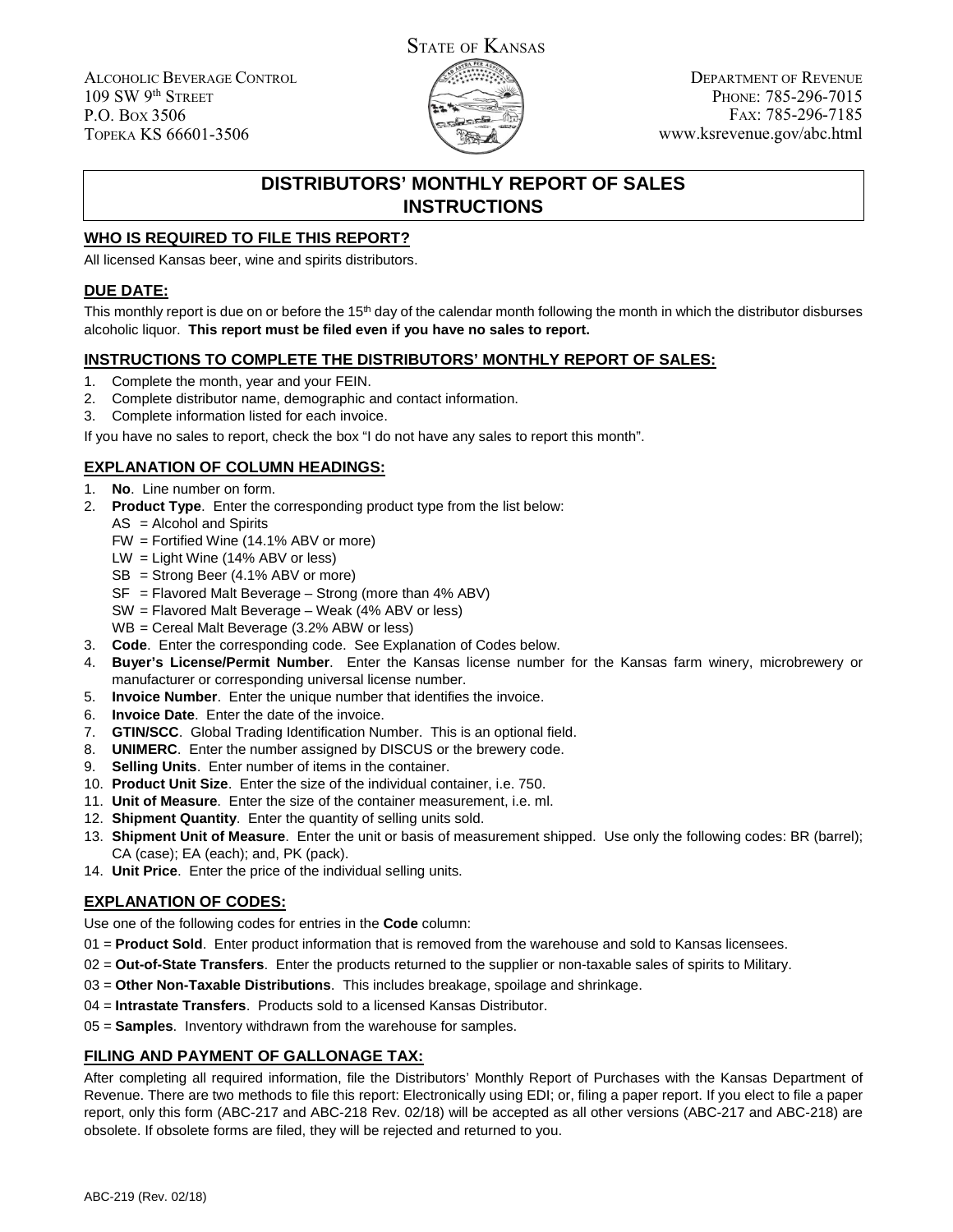ALCOHOLIC BEVERAGE CONTROL 109 SW 9th STREET P.O. BOX 3506 TOPEKA KS 66601-3506



DEPARTMENT OF REVENUE PHONE: 785-296-7015 FAX: 785-296-7185 www.ksrevenue.org/abc.html

# **DISTRIBUTORS' MONTHLY REPORT OF SALES INSTRUCTIONS CONTINUED**

### **UNIVERSAL LICENSE NUMBERS:**

When applicable, use one of the following universal license numbers in the **Buyer's License/Permit Number** column: Breakage = 99-000-0000-01

Military Non-Taxable Sales of Spirits Only = 99-000-0000-02

Military Taxable Sales = 99-000-0000-03

Spoilage = 99-000-0000-04

Cereal Malt Beverage Licensees = 99-XXX-0000-05. Replace the XXX with the three-digit county code.

Samples = Enter your FEIN

Shrinkage = 99-000-0000-06

#### **USE OF LICENSE NUMBERS AND CODES:**

- Code 1: Product Sold. Use the Kansas Licensee number, the universal Cereal Malt Beverage Number (99-XXX-0000-05) or the Military Taxable Sales Number (99-000-0000-03).
- Code 2: Out-of-State Transfers. Enter the Kansas Supplier Permit, manufacturer license number or the universal license number for Military Non-Taxable Sales (99-000-0000-02).
- Code 3: Other Non-Taxable Distributions. Enter the universal license number for Breakage (99-000-0000-01), Spoilage (99-000-0000-04) or Shrinkage (99-000-0000-06).
- Code 4: Intrastate Transfers. Enter the FEIN of the distributor to whom you are selling products.
- Code 5: Samples. Enter your FEIN.

### **FILING OF DISTRIBUTORS' MONTHLY REPORT OF SALES:**

After completing all required information, file the Distributors' Monthly Report of Sales with the Kansas Department of Revenue. There are two methods to file this report: Electronically using EDI or filing a paper report. If you elect to file a paper report, only this form (ABC-219 and ABC-220 Rev. 02/18) will be accepted as all other versions (ABC-219 and ABC-220) are obsolete. If obsolete forms are filed, they will be rejected and returned to you.

### **CONTACT INFORMATION:**

Questions may be directed to the ABC Marketing Unit.

- Phone: 785-296-7015
- Email: KDOR\_ABC.Marketing.Unit@ks.gov